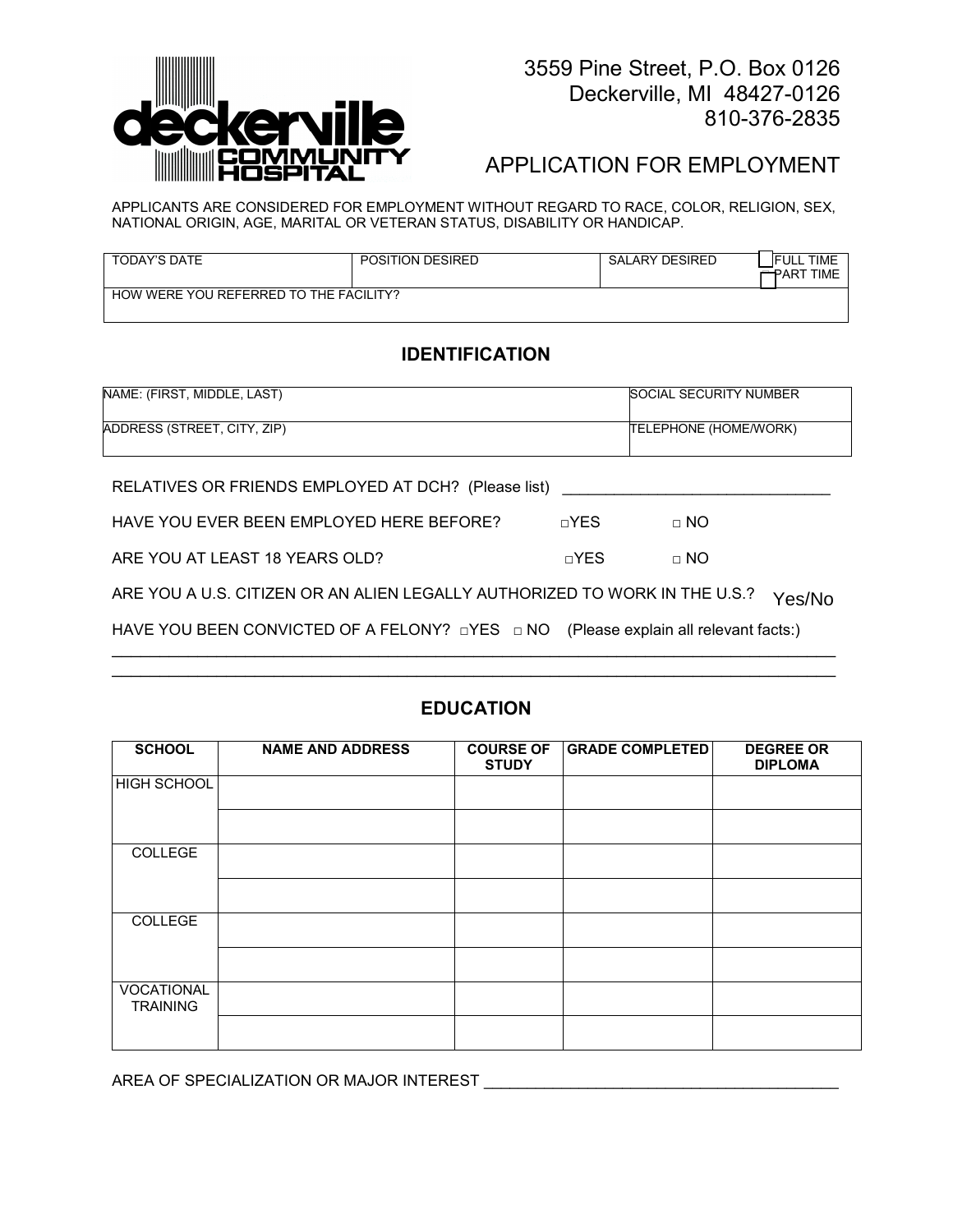## **MILITARY**

DID YOU SERVE IN THE U.S. ARMED FORCES? **THE SET SEE THAT A SET IF "YES" WHAT BRANCH?** 

DESCRIBE ANY TRAINING RECEIVED RELEVENT TO THE POSITION FOR WHICH YOU ARE APPLYING.

## **WORK EXPERIENCE**

*Please give accurate, complete full-time and part-time employment record. Start with your present or most recent employer.* 

| (1) COMPANY NAME                              | <b>TELEPHONE</b><br>$\rightarrow$                                                                                                                                                                                                     |
|-----------------------------------------------|---------------------------------------------------------------------------------------------------------------------------------------------------------------------------------------------------------------------------------------|
| ADDRESS, INCLUDING CITY & STATE               | EMPLOYED (MONTH AND YEAR)<br>${\sf FROM} \begin{tabular}{ c c c c } \hline & & & \multicolumn{3}{ c }{\text{TO}} \\\hline \end{tabular} \begin{tabular}{ c c c c } \hline & & \multicolumn{3}{ c }{\text{TO}} \\\hline \end{tabular}$ |
| NAME OF SUPERVISOR                            | WEEKLKY PAY                                                                                                                                                                                                                           |
| STATE JOB TITLE & DESCRIBE YOUR WORK          | <b>REASON FOR LEAVING</b>                                                                                                                                                                                                             |
| DID COMPANY PERFORM A CRIMINAL HISTORY CHECK? | YESİ<br><b>NO</b>                                                                                                                                                                                                                     |
| (2) COMPANY NAME                              | <b>TELEPHONE</b><br>$($ )                                                                                                                                                                                                             |
| ADDRESS, INCLUDING CITY & STATE               | EMPLOYED (MONTH AND YEAR)                                                                                                                                                                                                             |
| NAME OF SUPERVISOR                            | <b>WEEKLKY PAY</b>                                                                                                                                                                                                                    |
| STATE JOB TITLE & DESCRIBE YOUR WORK          | <b>REASON FOR LEAVING</b>                                                                                                                                                                                                             |
| DID COMPANY PERFORM A CRIMINAL HISTORY CHECK? | <b>YES</b> NO                                                                                                                                                                                                                         |
| (3) COMPANY NAME                              | <b>TELEPHONE</b>                                                                                                                                                                                                                      |
| ADDRESS, INCLUDING CITY & STATE               | EMPLOYED (MONTH AND YEAR)<br>$TO \longrightarrow$                                                                                                                                                                                     |
| NAME OF SUPERVISOR                            |                                                                                                                                                                                                                                       |
| STATE JOB TITLE & DESCRIBE YOUR WORK          | <b>REASON FOR LEAVING</b>                                                                                                                                                                                                             |
| DID COMPANY PERFORM A CRIMINAL HISTORY CHECK? | <b>YESI</b><br><b>NO</b>                                                                                                                                                                                                              |

WE MAY CONTACT THE EMPLOYERS LISTED ABOVE IF WE DETERMINE WE WOULD LIKE TO OFFER YOU A POSITION. IS THERE ANYONE LISTED WHO YOU DO NOT WANT US TO CONTACT?

DO NOT CONTACT EMPLOYER NAME: \_\_\_\_\_\_\_\_\_\_\_\_\_\_\_\_\_\_\_\_\_\_\_\_\_\_\_\_ REASON: \_\_\_\_\_\_\_\_\_\_\_\_\_\_\_\_\_\_\_\_\_\_\_\_\_\_\_

## **ADDITIONAL INFORMATION**

MEMBERSHIP IN PROFESSIONAL AND CIVIC ORGANIZATIONS; SPECIAL ACCOMPLISHMENTS, AWARDS, ETC. (EXCLUDE THOSE WHICH MAY DISCLOSE YOUR RACE, COLOR, RELIGION, AGE, NATIONAL ORIGIN):

 $\mathcal{L}_\mathcal{L} = \{ \mathcal{L}_\mathcal{L} = \{ \mathcal{L}_\mathcal{L} = \{ \mathcal{L}_\mathcal{L} = \{ \mathcal{L}_\mathcal{L} = \{ \mathcal{L}_\mathcal{L} = \{ \mathcal{L}_\mathcal{L} = \{ \mathcal{L}_\mathcal{L} = \{ \mathcal{L}_\mathcal{L} = \{ \mathcal{L}_\mathcal{L} = \{ \mathcal{L}_\mathcal{L} = \{ \mathcal{L}_\mathcal{L} = \{ \mathcal{L}_\mathcal{L} = \{ \mathcal{L}_\mathcal{L} = \{ \mathcal{L}_\mathcal{$ 

 $\mathcal{L}_\mathcal{L} = \{ \mathcal{L}_\mathcal{L} = \{ \mathcal{L}_\mathcal{L} = \{ \mathcal{L}_\mathcal{L} = \{ \mathcal{L}_\mathcal{L} = \{ \mathcal{L}_\mathcal{L} = \{ \mathcal{L}_\mathcal{L} = \{ \mathcal{L}_\mathcal{L} = \{ \mathcal{L}_\mathcal{L} = \{ \mathcal{L}_\mathcal{L} = \{ \mathcal{L}_\mathcal{L} = \{ \mathcal{L}_\mathcal{L} = \{ \mathcal{L}_\mathcal{L} = \{ \mathcal{L}_\mathcal{L} = \{ \mathcal{L}_\mathcal{$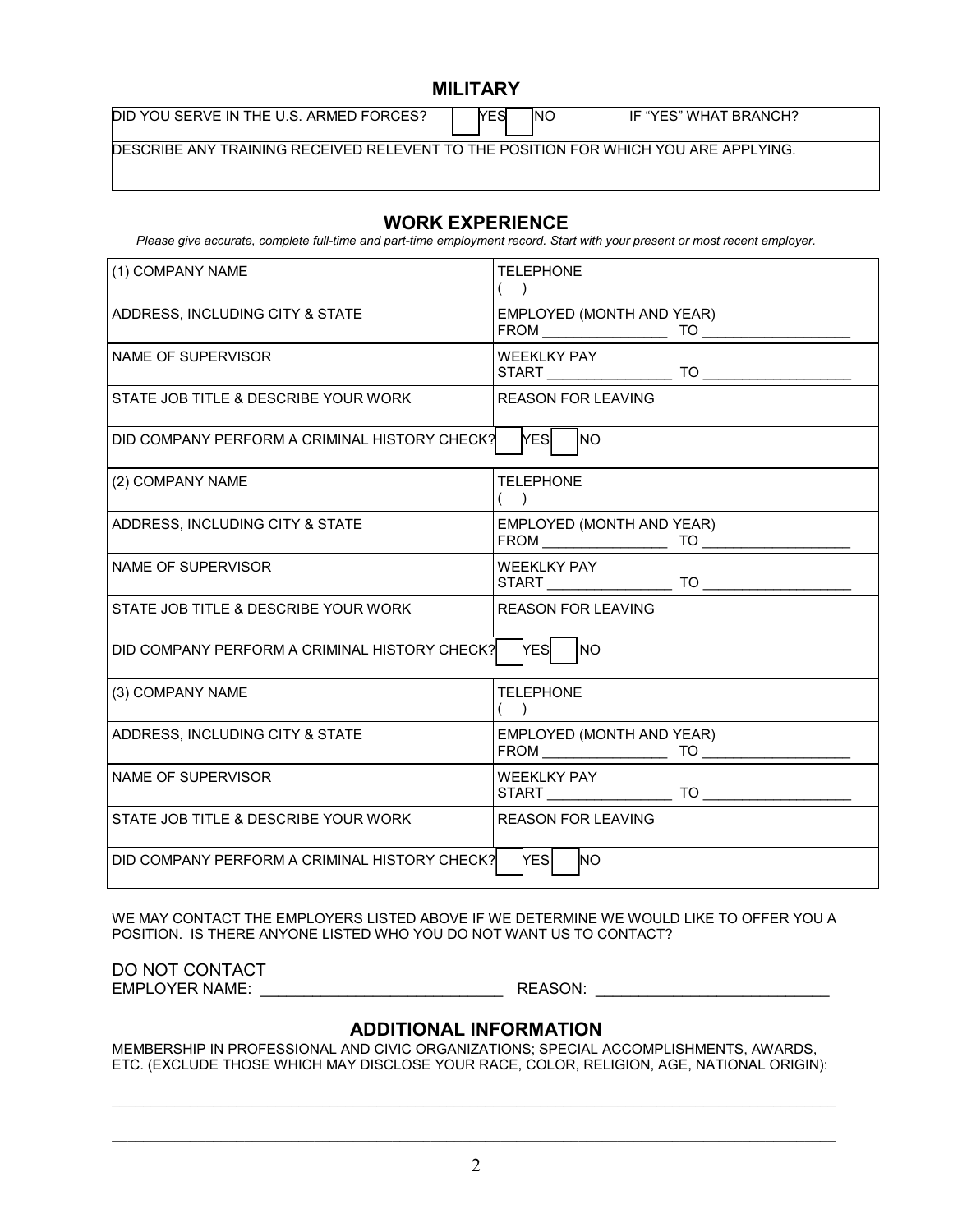# **APPLICANT'S ACKNOWLEDGMENT AND CONSENT**

PLEASE READ AND UNDERSTAND THESE STATEMENTS BEFORE SIGNING YOUR APPLICATION:

**FALSE INFORMATION:** THE INFORMATION I HAVE PROVIDED IN THIS APPLICATION FOR EMPLOYMENT IS TRUE AND COMPLETE. FALSE, IMCOMPLETE OR MISREPRESENTED INFORMATION OF ANY KIND IN THIS APPLICATION MAY DISQUALIFY ME FROM FURTHER CONSIDERATION FOR EMPLOYMENT AND MAY BE CONSIDERED JUSTIFICATION FOR DISMISSAL IF DISCOVERED AT A LATER DATE.

**BACKGROUND CHECK:** I AUTHORIZE EMPLOYER TO CONTACT AND OBTAIN INFORMATION ABOUT ME FROM PREVIOUS EMPLOYERS, EDUCATION INSTITUTIONS, POLICE DEPARTMENTS, CREDIT OR CONSUMER REPORTS, AND OTHER REFERENCES OR SOURCES CONCERNING ME. I AUTHORIZE ALL SUCH SOURCES TO FULLY RESPOND TO ALL INQUIRIES AND TO RELEASE INFORMATION AND RECORDS, INCLUDING TRANSCRIPTS AND DISCIPLINARY REPORTS, TO DECKERVILLE COMMUNITY HOSPITAL WITHOUT LIABILITY FOR DAMAGE INCURRED IN GIVING IT. I SPECIFICALLY WAIVE PRIOR WRITTEN NOTICE OF DISCLOSURE OF MY PERSONNEL RECORD INFORMATION, INCLUDING DISCISLINARY REPORTS, LETTERS OF REPRIMAND OR OTHER DISCIPLINARY ACTION BY MY EMPLOYER, AS WELL AS MY CURRENT AND FORMER EMPLOYERS. IN CONSIDERATION OF ACCEPTANCE OF MY APPLICATION, I RELEASE EMPLOYER, ALL PREVIOUS EMPLOYERS AND ALL INDIVIUALS AND ORGANIZATIONS OF ANY CLAIMED LIABILTY OR DAMAGES ARISING OUT OF SUCH RESPONSE AND DISCLOSURE.

**MEDICAL EXAMINATION:** I HAVE BEEN INFORMED AND UNDERSTAND THAT MY EMPLOYMENT IS CONTINGENT UPON MY ABILITY TO PERFORM THE ESSENTIAL FUNCTIONS OF THE POSITION WHICH I HAVE BEEN OFFERED AS DETERMINED BY ANY MEDICAL EXAMINATION. I FURTHER UNDERSTAND THAT MY INITIAL AND CONTINUED EMPLOYMENT MAY BE BASED ON THE SUCCUESSFUL PASSING OF JOB-RELATED PHYSICALS. I HEREBY CONSENT TO THE RELEASE OF ANY MEDICAL INFORMATION OBTAINED PURSUANT TO THESE POLICES.

**CONSIDERATION OF APPLICATION:** THIS APPLICATION FOR EMPLOYMENT SHALL BE CONSIDERED ACTIVE FOR A PERIOD NOT TO EXCEED ONE (1) YEAR. AFTER THAT TIME, UNLESS OTHERWISE NOTIFIED, I UNDERSTAND THAT MY STATUS AS AN APPLICANT WILL END. I MAY RE-APPLY FOR EMPLOYMENT IN THE FUTURE BY COMPLETING A NEW APPLICATION.

**NOT AN EMPLOYMENT AGREEMENT:** THIS APPLICATION IS NOT AN EMPLOYMENT AGREEMENT. I UNDERSTAND THAT IF HIRED, I WILL BE AN AT WILL EMPLOYEE AND THAT MY EMPLOYMENT CAN BE TERMINATED BY EMPLOYER OR MYSELF AT ANY TIME, WITH OR WITHOUT CAUSE AND WITH OR WITHOUT NOTICE. I FURTHER UNDERSTAND THAT NO SUPERVISOR OR REPRESENTATIVE OF EMPLOYER, OTHER THAN THE ADMINISTRATOR/CEO OF EMPLOYER, HAS ANY AUTHORIZATION TO CHANGE MY AT-WILL STATUS, THAT SAID AGREEMENT MUST BE IN WRITING AND SIGNED BY ADMINISTRATOR/CEO.

**DISABILITIES:** I UNDERSTAND THAT IF I HAVE A DISABILITY THAT AFFECTS MY ABILITY TO DO THE JOB I SEEK, I MAY ASK EMPLOYER TO ATTEMPT TO MAKE REASONABLE ACCOMMODATION FOR IT. I WILL MAKE MY REQUEST IN WRITING TO THE HUMAN RESOURCES DEPARTMENT WITHIN 182 DAYS AFTER THE NEED FOR ACCOMMODATION IS KNOWN.

**EMPLOYER RULES:** IN CONSIDERATION OF EMPLOYMENT, I AGREE TO ABIDE BY ALL RULES AND REGULATION OF THE EMPLOYER.

**I FULLY UNDERSTAND AND ACCEPT ALL TERMS AND CONDITIONS IN THE ABOVE STATEMENT.**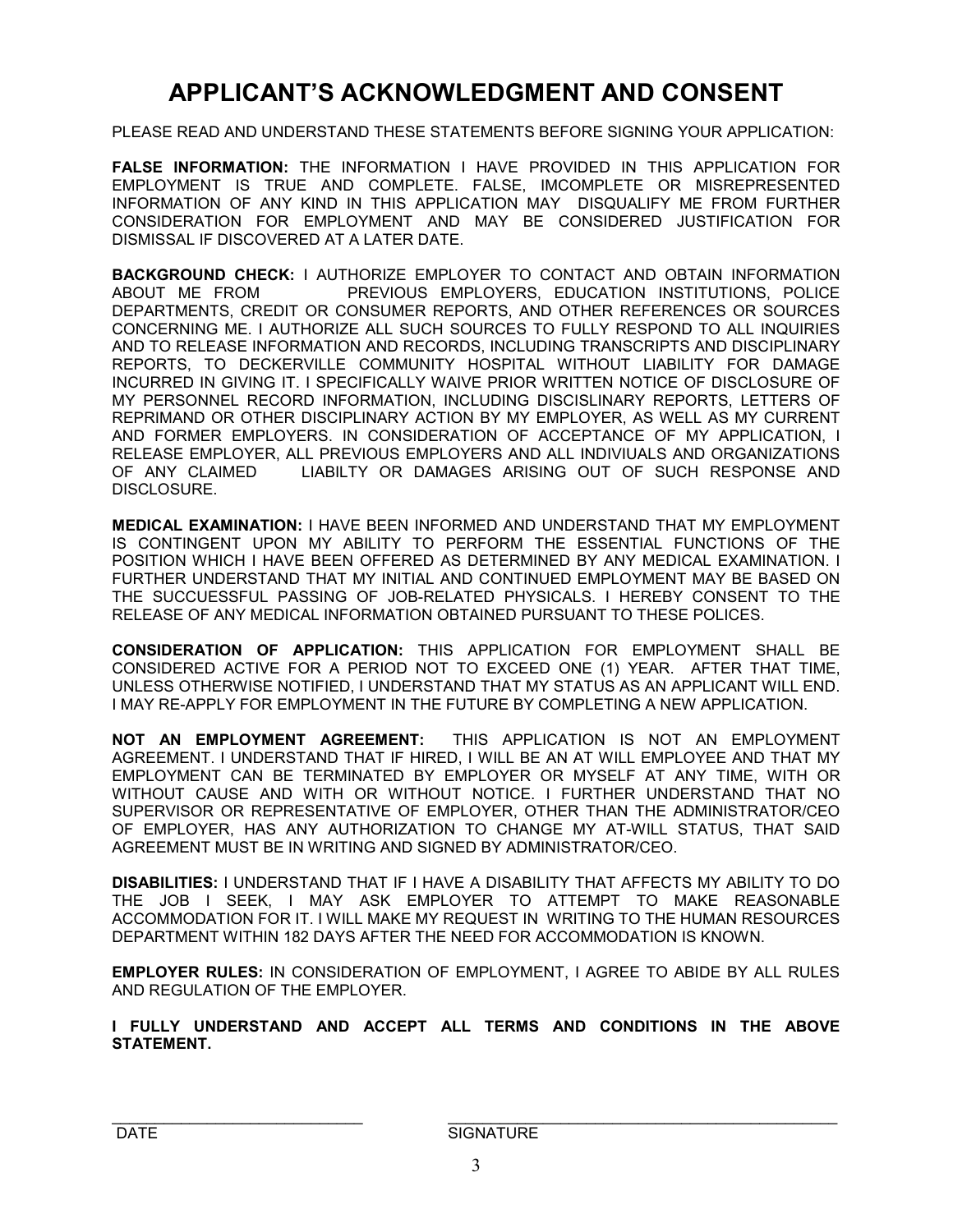

3559 Pine Street, P.O. Box 0126 Deckerville, MI 48427-0126 810-376-2835

## **EMPLOYMENT REFERENCE CHECK**

| Company / Employer Name:   |  |
|----------------------------|--|
| Supervisor / Contact Name: |  |
| Company Address:           |  |
| Company Phone:             |  |

The applicant named below has recently submitted an Application for Employment with us, and has given us permission to contact you. Your comments will be kept confidential.

| Last Name: | First Name:    | MI. |
|------------|----------------|-----|
| SSN.       | Emploved from: | τc  |

\_\_\_\_\_\_\_\_\_\_\_\_\_\_\_\_\_\_\_\_\_\_\_\_\_\_\_\_\_\_\_\_\_\_\_\_\_ \_\_\_\_\_\_\_\_\_\_\_\_\_\_\_\_\_\_\_\_\_\_\_

*Authorization:*

I hereby authorize the above named company / employer to provide the following information regarding my work performance to Deckerville Community Hospital:

Signature Date

\_\_\_\_\_\_\_\_\_\_\_\_\_\_\_\_\_\_\_\_\_\_\_\_\_\_\_\_\_\_\_\_\_\_\_\_\_ \_\_\_\_\_\_\_\_\_\_\_\_\_\_\_\_\_\_\_\_\_\_\_ Witness Date

#### **TO BE COMPLETED BY EMPLOYER**

Employment Reference Check Information

| Position Applicant Held: |  |
|--------------------------|--|
| Employed From            |  |
| Responsibilities:        |  |
|                          |  |

*Employment Evaluation (Please √ the appropriate boxes).* 

|                | Excellent | Good | Satisfactory | Fair | Unsatisfactory |
|----------------|-----------|------|--------------|------|----------------|
| Attendance     |           |      |              |      |                |
| Cooperation    |           |      |              |      |                |
| Initiative     |           |      |              |      |                |
| Job Knowledge  |           |      |              |      |                |
| Quality of Job |           |      |              |      |                |

\_\_\_\_\_\_\_\_\_\_\_\_\_\_\_\_\_\_\_\_\_\_\_\_\_\_\_\_\_\_\_\_\_\_\_\_\_\_\_\_\_\_\_\_\_\_\_\_\_\_\_\_\_\_\_\_\_\_\_\_\_\_\_\_\_\_\_\_\_\_\_\_\_\_\_\_\_\_\_\_\_\_\_\_

Additional Comments: \_

Eligibility for Re-Hire YES ( ) No ( ) Reason for Leaving:

\_\_\_\_\_\_\_\_\_\_\_\_\_\_\_\_\_\_\_\_\_\_\_\_\_\_\_\_\_\_\_\_\_\_\_\_\_\_

Signature Date

*Deckerville Community Hospital - Serving the Community Since 1952* 

\_\_\_\_\_\_\_\_\_\_\_\_\_\_\_\_\_\_\_\_\_\_\_\_\_\_\_\_\_\_\_\_\_\_\_\_\_\_\_\_\_ \_\_\_\_\_\_\_\_\_\_\_\_\_\_\_\_\_\_\_\_\_\_\_\_\_\_\_\_\_\_\_\_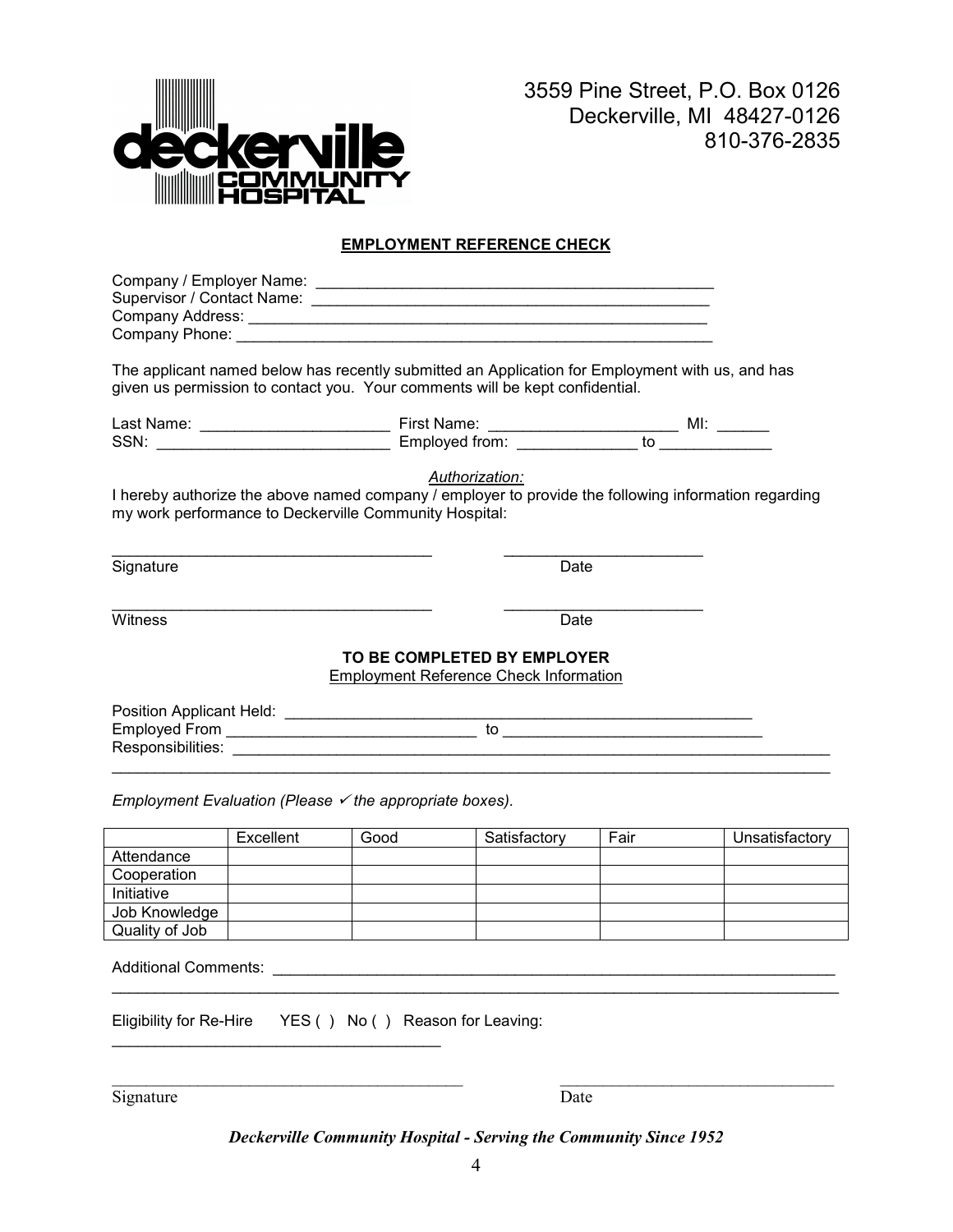

3559 Pine Street, P.O. Box 0126 Deckerville, MI 48427-0126 810-376-2835

## **EMPLOYMENT REFERENCE CHECK**

| Company / Employer Name:   |  |
|----------------------------|--|
| Supervisor / Contact Name: |  |
| Company Address:           |  |
| Company Phone:             |  |

The applicant named below has recently submitted an Application for Employment with us, and has given us permission to contact you. Your comments will be kept confidential.

| Last Name: | First Name:    | MI. |
|------------|----------------|-----|
| SSN.       | Emploved from: | τc  |

\_\_\_\_\_\_\_\_\_\_\_\_\_\_\_\_\_\_\_\_\_\_\_\_\_\_\_\_\_\_\_\_\_\_\_\_\_ \_\_\_\_\_\_\_\_\_\_\_\_\_\_\_\_\_\_\_\_\_\_\_

*Authorization:*

I hereby authorize the above named company / employer to provide the following information regarding my work performance to Deckerville Community Hospital:

Signature Date

\_\_\_\_\_\_\_\_\_\_\_\_\_\_\_\_\_\_\_\_\_\_\_\_\_\_\_\_\_\_\_\_\_\_\_\_\_ \_\_\_\_\_\_\_\_\_\_\_\_\_\_\_\_\_\_\_\_\_\_\_ Witness Date

#### **TO BE COMPLETED BY EMPLOYER**

Employment Reference Check Information

| Position Applicant Held: |  |
|--------------------------|--|
| Employed From            |  |
| Responsibilities:        |  |
|                          |  |

*Employment Evaluation (Please √ the appropriate boxes).* 

|                | Excellent | Good | Satisfactory | Fair | Unsatisfactory |
|----------------|-----------|------|--------------|------|----------------|
| Attendance     |           |      |              |      |                |
| Cooperation    |           |      |              |      |                |
| Initiative     |           |      |              |      |                |
| Job Knowledge  |           |      |              |      |                |
| Quality of Job |           |      |              |      |                |

\_\_\_\_\_\_\_\_\_\_\_\_\_\_\_\_\_\_\_\_\_\_\_\_\_\_\_\_\_\_\_\_\_\_\_\_\_\_\_\_\_\_\_\_\_\_\_\_\_\_\_\_\_\_\_\_\_\_\_\_\_\_\_\_\_\_\_\_\_\_\_\_\_\_\_\_\_\_\_\_\_\_\_\_

Additional Comments: \_

Eligibility for Re-Hire YES ( ) No ( ) Reason for Leaving:

\_\_\_\_\_\_\_\_\_\_\_\_\_\_\_\_\_\_\_\_\_\_\_\_\_\_\_\_\_\_\_\_\_\_\_\_\_\_

Signature Date

*Deckerville Community Hospital - Serving the Community Since 1952* 

\_\_\_\_\_\_\_\_\_\_\_\_\_\_\_\_\_\_\_\_\_\_\_\_\_\_\_\_\_\_\_\_\_\_\_\_\_\_\_\_\_ \_\_\_\_\_\_\_\_\_\_\_\_\_\_\_\_\_\_\_\_\_\_\_\_\_\_\_\_\_\_\_\_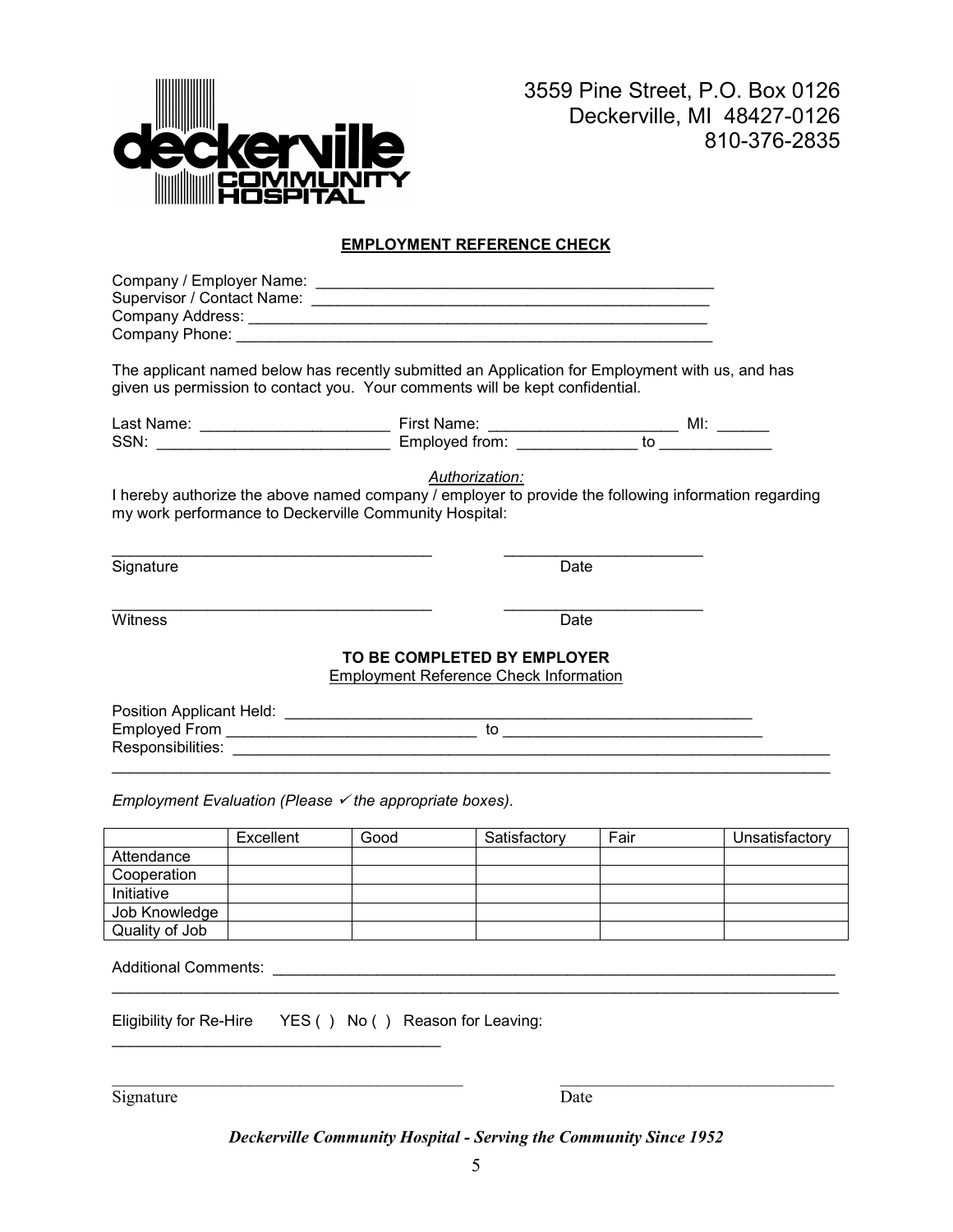

3559 Pine Street, P.O. Box 0126 Deckerville, MI 48427-0126 810-376-2835

## **EMPLOYMENT REFERENCE CHECK**

| Company / Employer Name:   |  |
|----------------------------|--|
| Supervisor / Contact Name: |  |
| Company Address:           |  |
| Company Phone:             |  |

The applicant named below has recently submitted an Application for Employment with us, and has given us permission to contact you. Your comments will be kept confidential.

| Last Name: | First Name:    |    | MI. |
|------------|----------------|----|-----|
| SSN.       | Emploved from: | τc |     |

\_\_\_\_\_\_\_\_\_\_\_\_\_\_\_\_\_\_\_\_\_\_\_\_\_\_\_\_\_\_\_\_\_\_\_\_\_ \_\_\_\_\_\_\_\_\_\_\_\_\_\_\_\_\_\_\_\_\_\_\_

*Authorization:*

I hereby authorize the above named company / employer to provide the following information regarding my work performance to Deckerville Community Hospital:

Signature Date

\_\_\_\_\_\_\_\_\_\_\_\_\_\_\_\_\_\_\_\_\_\_\_\_\_\_\_\_\_\_\_\_\_\_\_\_\_ \_\_\_\_\_\_\_\_\_\_\_\_\_\_\_\_\_\_\_\_\_\_\_ Witness Date

#### **TO BE COMPLETED BY EMPLOYER**

Employment Reference Check Information

| Position Applicant Held: |  |
|--------------------------|--|
| <b>Employed From</b>     |  |
| Responsibilities:        |  |

\_\_\_\_\_\_\_\_\_\_\_\_\_\_\_\_\_\_\_\_\_\_\_\_\_\_\_\_\_\_\_\_\_\_\_\_\_\_\_\_\_\_\_\_\_\_\_\_\_\_\_\_\_\_\_\_\_\_\_\_\_\_\_\_\_\_\_\_\_\_\_\_\_\_\_\_\_\_\_\_\_\_\_

*Employment Evaluation (Please √ the appropriate boxes).* 

|                | Excellent | Good | Satisfactory | Fair | Unsatisfactory |
|----------------|-----------|------|--------------|------|----------------|
| Attendance     |           |      |              |      |                |
| Cooperation    |           |      |              |      |                |
| Initiative     |           |      |              |      |                |
| Job Knowledge  |           |      |              |      |                |
| Quality of Job |           |      |              |      |                |

\_\_\_\_\_\_\_\_\_\_\_\_\_\_\_\_\_\_\_\_\_\_\_\_\_\_\_\_\_\_\_\_\_\_\_\_\_\_\_\_\_\_\_\_\_\_\_\_\_\_\_\_\_\_\_\_\_\_\_\_\_\_\_\_\_\_\_\_\_\_\_\_\_\_\_\_\_\_\_\_\_\_\_\_

Additional Comments: \_

Eligibility for Re-Hire YES ( ) No ( ) Reason for Leaving:

\_\_\_\_\_\_\_\_\_\_\_\_\_\_\_\_\_\_\_\_\_\_\_\_\_\_\_\_\_\_\_\_\_\_\_\_\_\_

Signature Date

*Deckerville Community Hospital - Serving the Community Since 1952* 

\_\_\_\_\_\_\_\_\_\_\_\_\_\_\_\_\_\_\_\_\_\_\_\_\_\_\_\_\_\_\_\_\_\_\_\_\_\_\_\_\_ \_\_\_\_\_\_\_\_\_\_\_\_\_\_\_\_\_\_\_\_\_\_\_\_\_\_\_\_\_\_\_\_